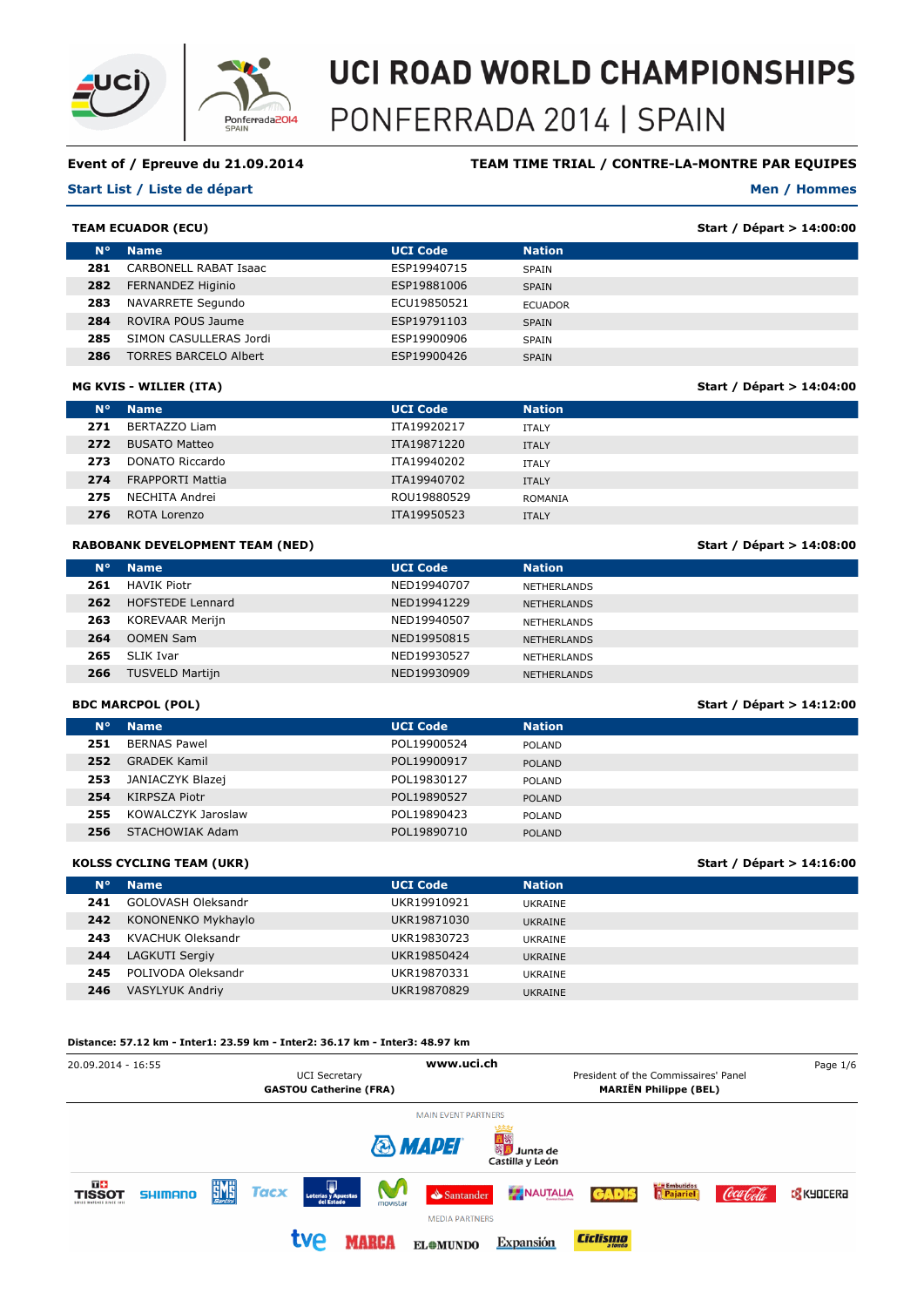

# **Event of / Epreuve du 21.09.2014**

# **TEAM TIME TRIAL / CONTRE-LA-MONTRE PAR EQUIPES**

#### **Start List / Liste de départ**

# **Men / Hommes**

**Start / Départ > 14:24:00**

**Start / Départ > 14:28:00**

**Start / Départ > 14:32:00**

**Start / Départ > 14:36:00**

|             | Start / Départ > 14:20:00<br><b>ADRIA MOBIL (SLO)</b> |                 |                 |  |  |
|-------------|-------------------------------------------------------|-----------------|-----------------|--|--|
| $N^{\circ}$ | <b>Name</b>                                           | <b>UCI Code</b> | <b>Nation</b>   |  |  |
| 231         | FAJT Kristjan                                         | SLO19820507     | SLOVENIA        |  |  |
| 232         | <b>MALTAR Bruno</b>                                   | CRO19941006     | <b>CROATIA</b>  |  |  |
| 233         | MUGERLI Matej                                         | SLO19810617     | <b>SLOVENIA</b> |  |  |
| 234         | ROGINA Radoslav                                       | CRO19790303     | CROATIA         |  |  |
| 235         | ROGLIC Primoz                                         | SLO19891029     | <b>SLOVENIA</b> |  |  |
| 236         | STIMULAK Klemen                                       | SLO19900720     | <b>SLOVENIA</b> |  |  |

#### **CAJA RURAL - SEGUROS RGA (ESP)**

| N۰  | <b>Name</b>                        | <b>UCI Code</b> | <b>Nation</b> |
|-----|------------------------------------|-----------------|---------------|
| 221 | ARAMENDIA LORENTE Javier Francisco | ESP19861205     | <b>SPAIN</b>  |
| 222 | <b>BILBAO Peio</b>                 | ESP19900225     | <b>SPAIN</b>  |
| 223 | DOMAGALSKI Karol                   | POL19890809     | <b>POLAND</b> |
| 224 | <b>FRAILE MATARRANZA Omar</b>      | ESP19900717     | <b>SPAIN</b>  |
| 225 | MAS BONET Luis                     | ESP19891015     | <b>SPAIN</b>  |
| 226 | PIEDRA PEREZ Antonio               | ESP19851010     | <b>SPAIN</b>  |

## **CCC POLSAT POLKOWICE (POL)**

| $N^{\circ}$ | <b>Name</b>             | <b>UCI Code</b> | <b>Nation</b>   |
|-------------|-------------------------|-----------------|-----------------|
| 211         | KIENDYS Tomasz          | POL19770623     | <b>POLAND</b>   |
| 212         | MARYCZ Jaroslaw         | POL19870417     | <b>POLAND</b>   |
| 213         | MIHAYLOV Nikolay        | BUL19880408     | <b>BULGARIA</b> |
| 214         | <b>RUTKIEWICZ Marek</b> | POL19810508     | <b>POLAND</b>   |
| 215         | SAMOILAU Branislau      | BLR19850525     | <b>BELARUS</b>  |
| 216         | <b>TACIAK Mateusz</b>   | POL19840619     | <b>POLAND</b>   |
|             |                         |                 |                 |

# **RUSVELO (RUS)**

| N۰  | <b>Name</b>           | <b>UCI Code</b> | <b>Nation</b>             |
|-----|-----------------------|-----------------|---------------------------|
| 201 | <b>BALYKIN Ivan</b>   | RUS19901126     | RUSSIAN FEDERATION        |
| 202 | <b>KLIMOV Sergey</b>  | RUS19800707     | <b>RUSSIAN FEDERATION</b> |
| 203 | <b>LAGUTIN Sergey</b> | RUS19810114     | RUSSIAN FEDERATION        |
| 204 | <b>OVECHKIN Artem</b> | RUS19860711     | <b>RUSSIAN FEDERATION</b> |
| 205 | SOLOMENNIKOV Andrei   | RUS19870610     | RUSSIAN FEDERATION        |
| 206 | ZAKARIN Ilnur         | RUS19890915     | RUSSIAN FEDERATION        |
|     |                       |                 |                           |

#### **WANTY - GROUPE GOBERT (BEL)**

| $N^{\circ}$ | <b>Name</b>               | <b>UCI Code</b> | <b>Nation</b>  |
|-------------|---------------------------|-----------------|----------------|
| 191         | DE GREEF Francis          | BEL19850202     | BELGIUM        |
|             |                           |                 |                |
| 192         | DE TROYER Tim             | BEL19900811     | <b>BELGIUM</b> |
| 193         | <b>DEGAND Thomas</b>      | BEL19860513     | <b>BELGIUM</b> |
| 194         | GHYSELINCK Jan            | BEL19880224     |                |
|             |                           |                 | <b>BELGIUM</b> |
| 195         | VAN MELSEN Kevin          | BEL19870401     | <b>BELGIUM</b> |
| 196         | <b>VEUCHELEN Frederik</b> | BEL19780904     | <b>BELGIUM</b> |
|             |                           |                 |                |

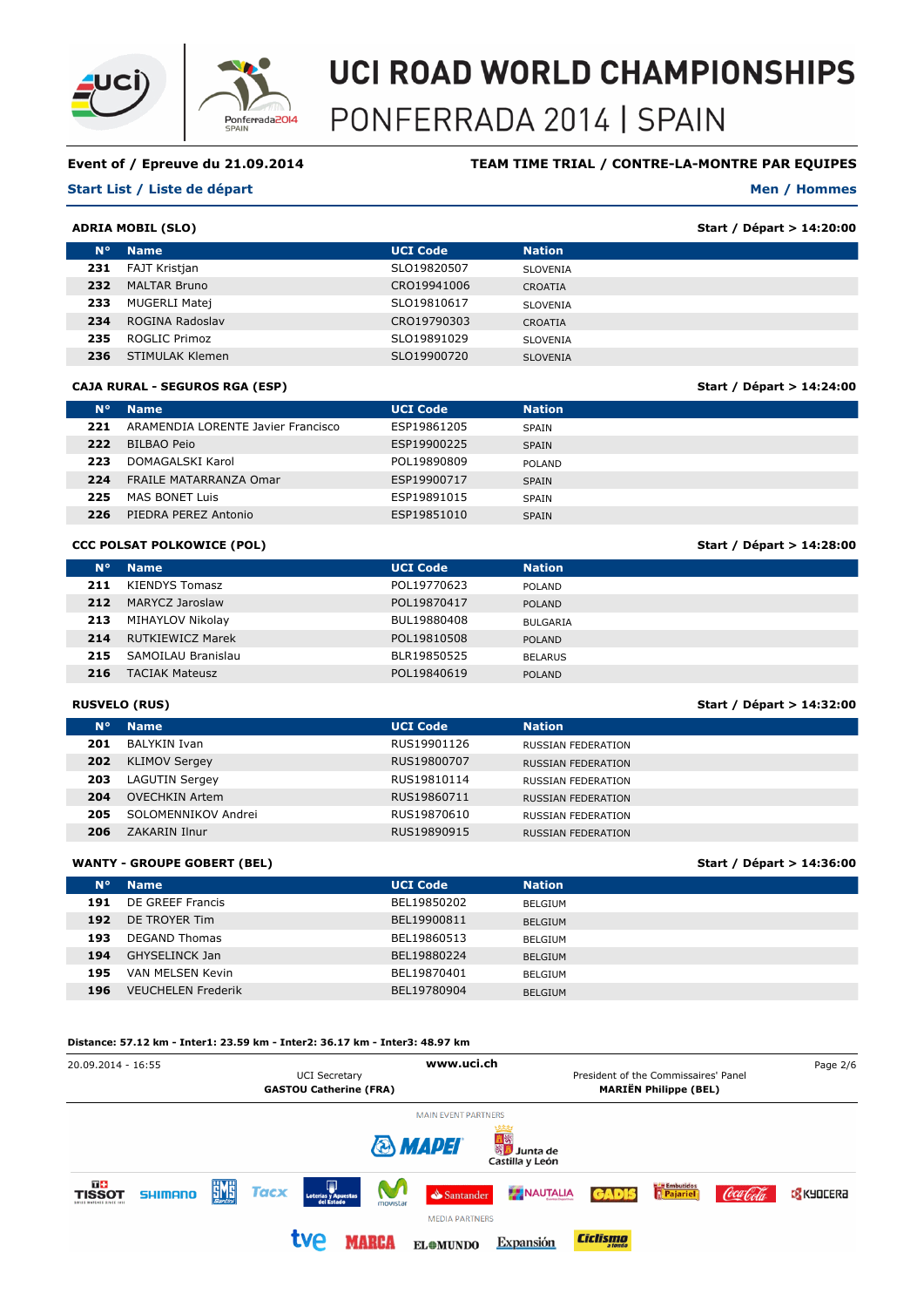

# **Event of / Epreuve du 21.09.2014**

# **Start List / Liste de départ**

# **TEAM TIME TRIAL / CONTRE-LA-MONTRE PAR EQUIPES**

#### **Men / Hommes**

**Start / Départ > 14:44:00**

**Start / Départ > 14:48:00**

**Start / Départ > 14:56:00**

|                | <b>TOPSPORT VLAANDEREN - BALOISE (BEL)</b> |                 |                | Start / Départ > 14:40:00 |
|----------------|--------------------------------------------|-----------------|----------------|---------------------------|
| N <sup>o</sup> | <b>Name</b>                                | <b>UCI Code</b> | <b>Nation</b>  |                           |
| 181            | <b>CAMPENAERTS Victor</b>                  | BEL19911028     | <b>BELGIUM</b> |                           |
| 182            | JACOBS Pieter                              | BEL19860606     | <b>BELGIUM</b> |                           |
| 183            | LAMPAERT Yves                              | BEL19910410     | <b>BELGIUM</b> |                           |
| 184            | <b>THEUNS Edward</b>                       | BEL19910430     | <b>BELGIUM</b> |                           |
| 185            | VAN HOECKE Gijs                            | BEL19911112     | <b>BELGIUM</b> |                           |
| 186            | WALLAYS Jelle                              | BEL19890511     | <b>BELGIUM</b> |                           |

#### **TEAM EUROPCAR (FRA)**

| $N^{\circ}$ | <b>Name</b>              | <b>UCI Code</b> | <b>Nation</b>  |
|-------------|--------------------------|-----------------|----------------|
| 171         | COUSIN Jerome            | FRA19890605     | FRANCE         |
| 172         | <b>CRAVEN Dan</b>        | NAM19830201     | <b>NAMIBIA</b> |
| 173         | <b>ENGOULVENT Jimmy</b>  | FRA19791207     | <b>FRANCE</b>  |
| 174         | <b>GUILLEMOIS Romain</b> | FRA19910328     | <b>FRANCE</b>  |
| 175         | <b>KERN Christophe</b>   | FRA19810118     | <b>FRANCE</b>  |
| 176         | <b>MARTINEZ Yannick</b>  | FRA19880504     | <b>FRANCE</b>  |

## **CANNONDALE (ITA)**

| $N^{\circ}$ | <b>Name</b>          | <b>UCI Code</b> | <b>Nation</b>   |
|-------------|----------------------|-----------------|-----------------|
| 161         | <b>BODNAR Maciej</b> | POL19850307     | POLAND          |
| 162         | DE MARCHI Alessandro | ITA19860519     | <b>ITALY</b>    |
| 163         | KOCH Michel          | GER19911015     | GERMANY         |
| 164         | KOREN Kristijan      | SLO19861125     | <b>SLOVENIA</b> |
| 165         | MARANGONI Alan       | ITA19840716     | <b>ITALY</b>    |
| 166         | <b>SAGAN Peter</b>   | SVK19900126     | <b>SLOVAKIA</b> |
|             |                      |                 |                 |

# **FDJ.fr (FRA)**

| FDJ.fr (FRA) |                       | Start / Départ > 14:52:00 |               |  |
|--------------|-----------------------|---------------------------|---------------|--|
| $N^{\circ}$  | <b>Name</b>           | <b>UCI Code</b>           | <b>Nation</b> |  |
| 151          | <b>BONNET William</b> | FRA19820625               | <b>FRANCE</b> |  |
| 152          | <b>BOUCHER David</b>  | FRA19800317               | <b>FRANCE</b> |  |
| 153          | LADAGNOUS Matthieu    | FRA19841212               | <b>FRANCE</b> |  |
| 154          | LE BON Johan          | FRA19901003               | <b>FRANCE</b> |  |
| 155          | PICHON Laurent        | FRA19860719               | <b>FRANCE</b> |  |
| 156          | ROY Jeremy            | FRA19830622               | <b>FRANCE</b> |  |
|              |                       |                           |               |  |

## **LOTTO BELISOL (BEL)**

| N۰  | <b>Name</b>            | <b>UCI Code</b> | <b>Nation</b>      |
|-----|------------------------|-----------------|--------------------|
| 141 | <b>BAK Lars Ytting</b> | DEN19800116     | DENMARK            |
| 142 | <b>BREEN Vegard</b>    | NOR19900208     | <b>NORWAY</b>      |
| 143 | <b>HANSEN Adam</b>     | AUS19810511     | AUSTRALIA          |
| 144 | <b>HENDERSON Greg</b>  | NZL19760910     | NEW-ZEALAND        |
| 145 | LIGTHART Pim           | NED19880616     | <b>NETHERLANDS</b> |
| 146 | <b>MONFORT Maxime</b>  | BEL19830114     | <b>BELGIUM</b>     |

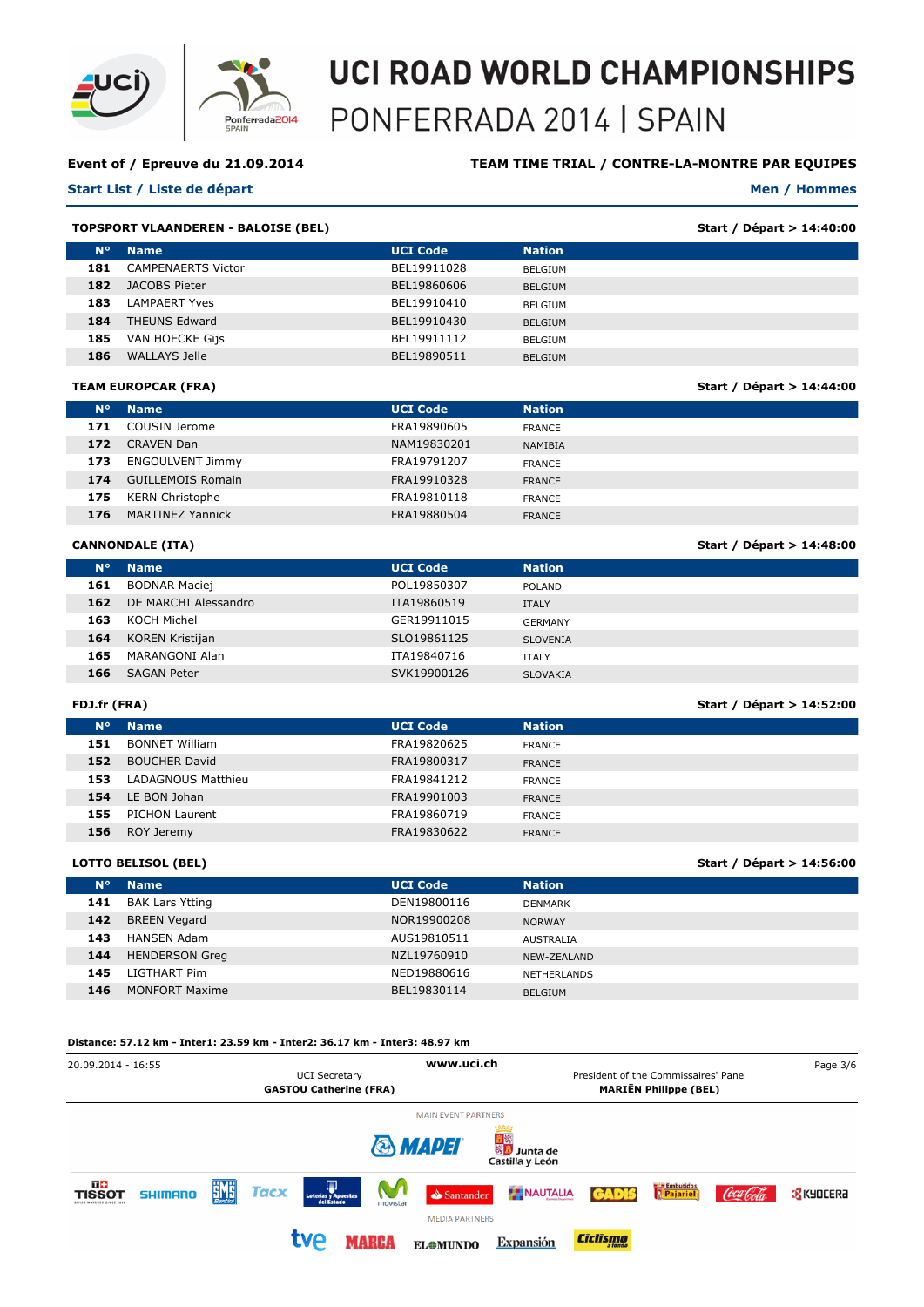

# **Event of / Epreuve du 21.09.2014**

#### **Start List / Liste de départ**

# **TEAM TIME TRIAL / CONTRE-LA-MONTRE PAR EQUIPES**

#### **Men / Hommes**

**Start / Départ > 15:04:00**

**Start / Départ > 15:08:00**

**Start / Départ > 15:12:00**

**Start / Départ > 15:16:00**

# **GARMIN SHARP (USA)**

|             | <b>IRMIN SHARP (USA)</b> | Start / Départ > 15:00:00 |                          |  |
|-------------|--------------------------|---------------------------|--------------------------|--|
| $N^{\circ}$ | <b>Name</b>              | <b>UCI Code</b>           | <b>Nation</b>            |  |
| 131         | <b>BAUER Jack</b>        | NZL19850407               | NEW-ZEALAND              |  |
| 132         | <b>FARRAR Tyler</b>      | USA19840602               | UNITED STATES OF AMERICA |  |
| 133         | LANGEVELD Sebastian      | NED19850117               | <b>NETHERLANDS</b>       |  |
| 134         | NAVARDAUSKAS Ramunas     | LTU19880130               | LITHUANIA                |  |
| 135         | <b>TALANSKY Andrew</b>   | USA19881123               | UNITED STATES OF AMERICA |  |
| 136         | VAN BAARLE Dylan         | NED19920521               | <b>NETHERLANDS</b>       |  |

#### **LAMPRE-MERIDA (ITA)**

| $N^{\circ}$ | <b>Name</b>                          | <b>UCI Code</b> | <b>Nation</b>   |
|-------------|--------------------------------------|-----------------|-----------------|
| 121         | ANACONA GOMEZ Winner                 | COL19880811     | COLOMBIA        |
| 122         | <b>CATTANEO Mattia</b>               | ITA19901025     | <b>ITALY</b>    |
| 123         | FERRARI Roberto                      | ITA19830309     | <b>ITALY</b>    |
| 124         | SANTOS SIMOES OLIVEIRA Nelson Filipe | POR19890306     | <b>PORTUGAL</b> |
| 125         | SERPA PEREZ Jose Rodolfo             | COL19790417     | COLOMBIA        |
| 126         | <b>VALLS FERRI Rafael</b>            | ESP19870625     | <b>SPAIN</b>    |
|             |                                      |                 |                 |

## **TREK FACTORY RACING (USA)**

| $N^{\circ}$ | <b>Name</b>               | <b>UCI Code</b> | <b>Nation</b>  |
|-------------|---------------------------|-----------------|----------------|
| 111         | CANCELLARA Fabian         | SUI19810318     | SWITZERLAND    |
| 112         | IRIZAR ARANBURU Markel    | ESP19800205     | <b>SPAIN</b>   |
| 113         | POPOVYCH Yaroslav         | UKR19800104     | UKRAINE        |
| 114         | <b>SERGENT Jesse</b>      | NZL19880708     | NEW-ZEALAND    |
| 115         | STUYVEN Jasper            | BEL19920417     | <b>BELGIUM</b> |
| 116         | <b>VANDEWALLE Kristof</b> | BEL19850405     | <b>BELGIUM</b> |
|             |                           |                 |                |

# **TEAM GIANT-SHIMANO (NED)**

| $N^{\circ}$ | <b>Name</b>           | <b>UCI Code</b> | <b>Nation</b>            |
|-------------|-----------------------|-----------------|--------------------------|
| 101         | <b>ARNDT Nikias</b>   | GER19911118     | GERMANY                  |
| 102         | DUMOULIN Tom          | NED19901111     | <b>NETHERLANDS</b>       |
| 103         | <b>HAGA Chad</b>      | USA19880826     | UNITED STATES OF AMERICA |
| 104         | KITTEL Marcel         | GER19880511     | <b>GERMANY</b>           |
| 105         | LUDVIGSSON Tobias     | SWE19910222     | <b>SWEDEN</b>            |
| 106         | <b>PREIDLER Georg</b> | AUT19900617     | <b>AUSTRIA</b>           |
|             |                       |                 |                          |

## **BELKIN-PRO CYCLING TEAM (NED)**

| N <sup>o</sup> | <b>Name</b>            | <b>UCI Code</b> | <b>Nation</b>      |
|----------------|------------------------|-----------------|--------------------|
| 91             | <b>CLEMENT Stef</b>    | NED19820924     | <b>NETHERLANDS</b> |
| 92             | <b>FLENS Rick</b>      | NED19830411     | NETHERLANDS        |
| 93             | <b>KEIZER Martijn</b>  | NED19880325     | <b>NETHERLANDS</b> |
| 94             | <b>KELDERMAN Wilco</b> | NED19910325     | <b>NETHERLANDS</b> |
| 95             | TJALLINGII Maarten     | NED19771105     | <b>NETHERLANDS</b> |
| 96             | <b>WAGNER Robert</b>   | GER19830417     | <b>GERMANY</b>     |

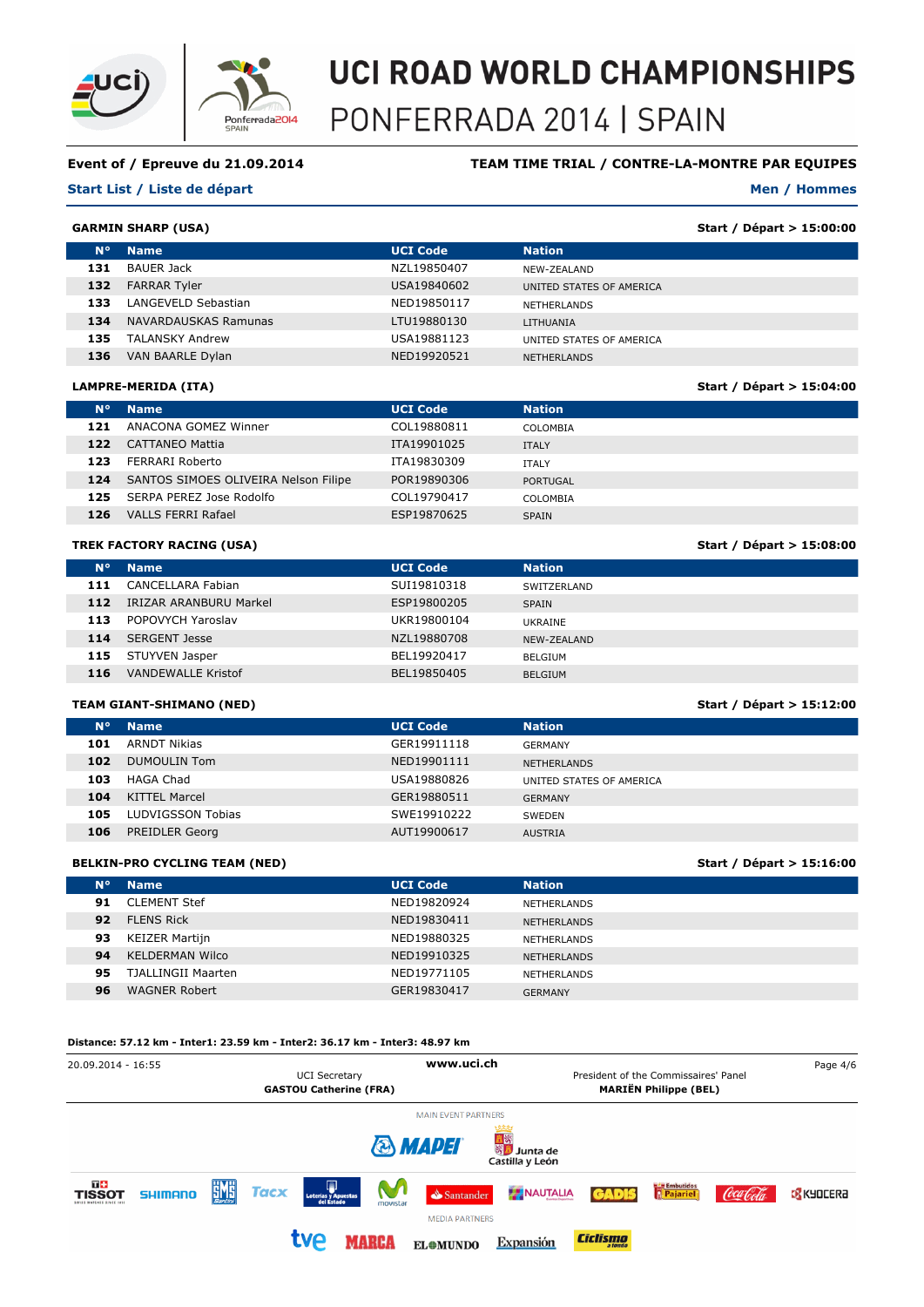

# **Event of / Epreuve du 21.09.2014**

# **Start List / Liste de départ**

# **TEAM TIME TRIAL / CONTRE-LA-MONTRE PAR EQUIPES**

#### **Men / Hommes**

**Start / Départ > 15:24:00**

**Start / Départ > 15:28:00**

**Start / Départ > 15:36:00**

# **ASTANA PRO TEAM (KAZ)**

| Start / Départ > 15:20:00<br><b>ASTANA PRO TEAM (KAZ)</b> |                        |                 |                   |  |
|-----------------------------------------------------------|------------------------|-----------------|-------------------|--|
| N۰                                                        | <b>Name</b>            | <b>UCI Code</b> | <b>Nation</b>     |  |
| 81                                                        | <b>FOMINYKH Daniil</b> | KAZ19910828     | <b>KAZAKHSTAN</b> |  |
| 82                                                        | <b>GRIVKO Andriy</b>   | UKR19830807     | UKRAINE           |  |
| 83                                                        | GUARNIERI Jacopo       | ITA19870814     | <b>ITALY</b>      |  |
| 84                                                        | <b>KANGERT Tanel</b>   | EST19870311     | <b>ESTONIA</b>    |  |
| 85                                                        | LUTSENKO Alexey        | KAZ19920907     | KAZAKHSTAN        |  |
| 86                                                        | <b>WESTRA Lieuwe</b>   | NED19820911     | NETHERLANDS       |  |

## **BMC RACING TEAM (USA)**

| <b>N°</b> | <b>Name</b>             | <b>UCI Code</b> | <b>Nation</b>            |
|-----------|-------------------------|-----------------|--------------------------|
| 71        | DENNIS Rohan            | AUS19900528     | AUSTRALIA                |
| 72        | DILLIER Silvan          | SUI19900803     | SWITZERLAND              |
| 73.       | OSS Daniel              | ITA19870113     | <b>ITALY</b>             |
| 74        | <b>QUINZIATO Manuel</b> | ITA19791030     | <b>ITALY</b>             |
| 75        | VAN GARDEREN Tejay      | USA19880812     | UNITED STATES OF AMERICA |
| 76        | <b>VELITS Peter</b>     | SVK19850221     | <b>SLOVAKIA</b>          |
|           |                         |                 |                          |

## **TEAM KATUSHA (RUS)**

| N <sup>o</sup> | <b>Name</b>              | <b>UCI Code</b> | <b>Nation</b>      |
|----------------|--------------------------|-----------------|--------------------|
| 61             | <b>BELKOV Maxim</b>      | RUS19850109     | RUSSIAN FEDERATION |
| 62             | <b>BRUTT Pavel</b>       | RUS19820129     | RUSSIAN FEDERATION |
| 63             | GUSEV Vladimir           | RUS19820704     | RUSSIAN FEDERATION |
| 64             | <b>ISAICHEV Vladimir</b> | RUS19860421     | RUSSIAN FEDERATION |
| 65             | KUZNETSOV Viacheslav     | RUS19890624     | RUSSIAN FEDERATION |
| 66             | <b>SMUKULIS Gatis</b>    | LAT19870415     | LATVIA             |

# **AG2R LA MONDIALE (FRA)**

|                | <b>AG2R LA MONDIALE (FRA)</b> | Start / Départ > 15:32:00 |                |  |
|----------------|-------------------------------|---------------------------|----------------|--|
| N <sup>o</sup> | <b>Name</b>                   | <b>UCI Code</b>           | <b>Nation</b>  |  |
| 51             | <b>BOUET Maxime</b>           | FRA19861103               | <b>FRANCE</b>  |  |
| 52             | <b>GAUDIN Damien</b>          | FRA19860820               | <b>FRANCE</b>  |  |
| 53             | GOUGEARD Alexis               | FRA19930305               | FRANCE         |  |
| 54             | <b>GRETSCH Patrick</b>        | GER19870407               | <b>GERMANY</b> |  |
| 55             | MONTAGUTI Matteo              | ITA19840106               | <b>ITALY</b>   |  |
| 56             | <b>TURGOT Sebastien</b>       | FRA19840411               | <b>FRANCE</b>  |  |
|                |                               |                           |                |  |

## **TINKOFF-SAXO (RUS)**

| N°. | <b>Name</b>              | <b>UCI Code</b> | <b>Nation</b>    |
|-----|--------------------------|-----------------|------------------|
| 41  | ANDERSEN Michael Valgren | DEN19920207     | DENMARK          |
| 42  | <b>BENNATI Daniele</b>   | ITA19800924     | <b>ITALY</b>     |
| 43  | <b>BOARO Manuele</b>     | ITA19870312     | <b>ITALY</b>     |
| 44  | JUUL JENSEN Christopher  | DEN19890706     | <b>DENMARK</b>   |
| 45  | ROCHE Nicolas            | IRL19840703     | IRELAND          |
| 46  | ROGERS Michael           | AUS19791220     | <b>AUSTRALIA</b> |
|     |                          |                 |                  |